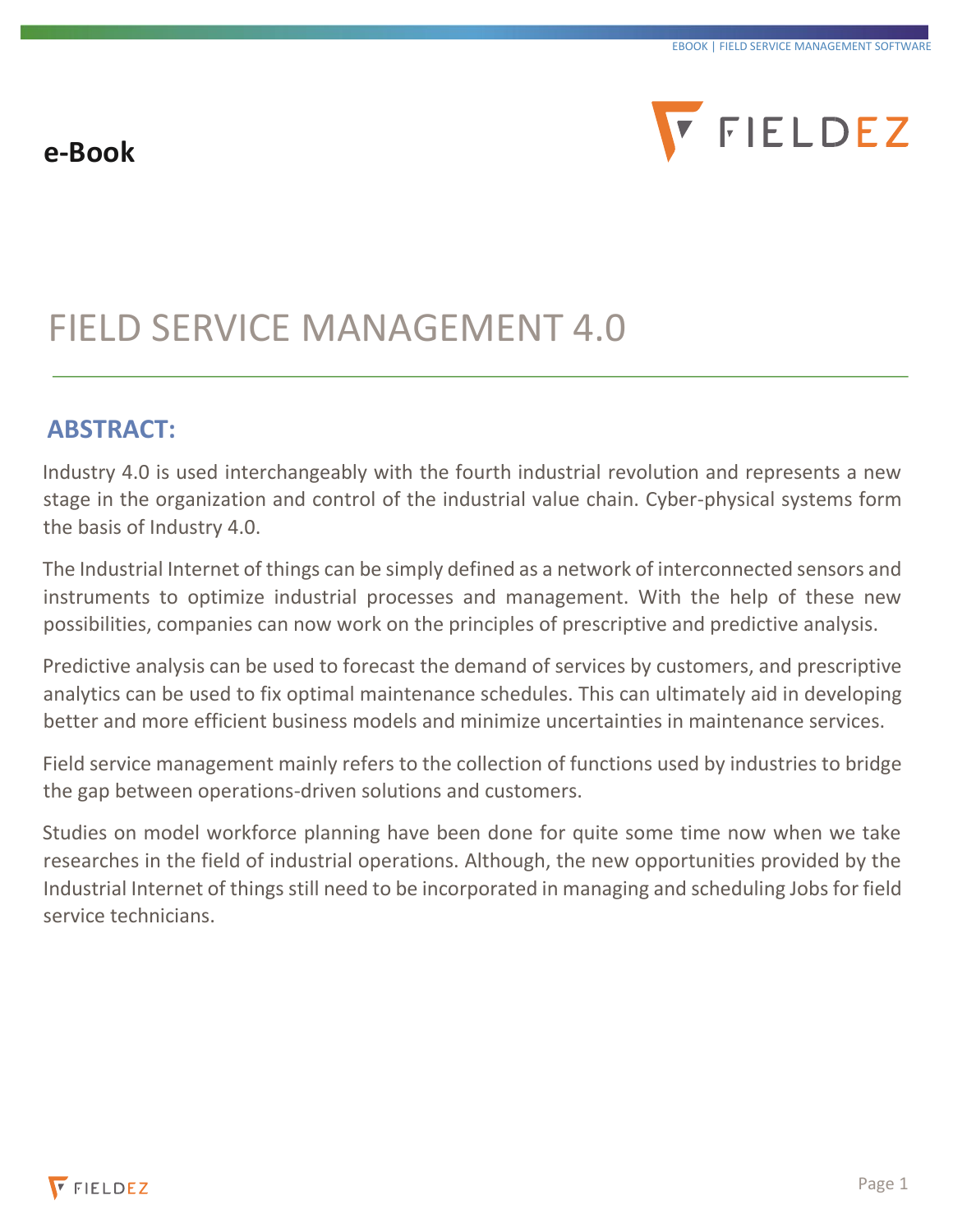

#### **INTRODUCTION:**

Field service management has some of the following features: It involves a lot of scheduling in terms of service appointments and service resources. Along with that, it also includes asset management. Planned contracted activities, where customers have a fixed contract and maintenance or field services need to be provided at specific intervals in a fixed manner. These are relatively easy to schedule and manage. The other type of activity is Unplanned contracted activities. These occur mostly in the manufacturing and industrial sectors. Here, the customer has a contract but does not have a pre-scheduled activity. In this case, the technician needs to deal with ad-hoc problems and other customer issues as and when they arise. Another type is the planned non-contracted activities, where there is no warranty or contract included, but predefined activities are performed. The last type of field service management is unplanned no contracted activities where there is no contract or pre-scheduled activity. For now, we will be focusing on technician service management in the industrial or manufacturing industries.

These days, companies producing industrial machinery offer repair and maintenance services to their customers through skilled technicians. Managing a huge workforce of technicians becomes a huge task that needs to be fulfilled diligently.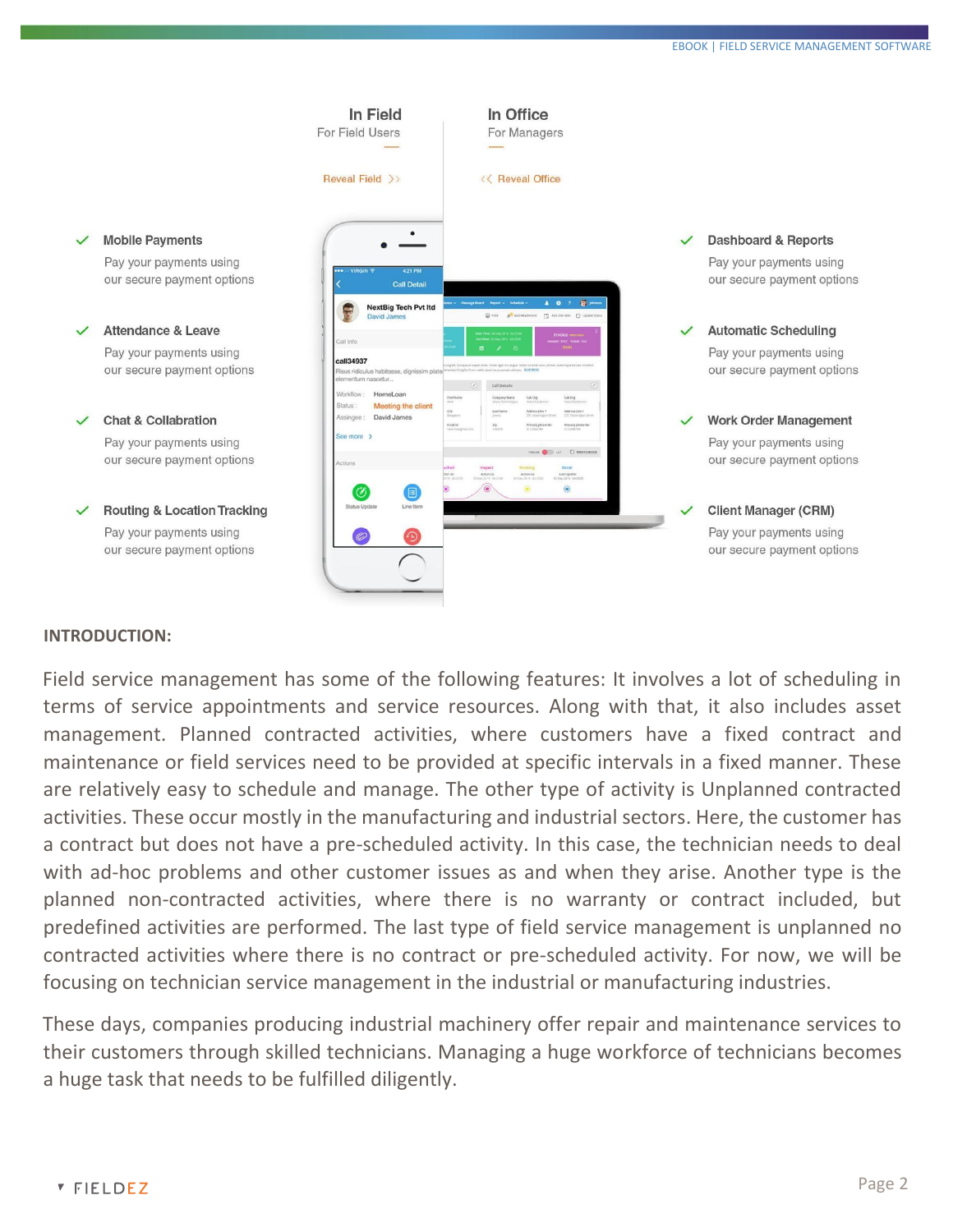With the widespread popularity of the Industrial Internet of Things or Industry 4.0, the established systems of management have been revolutionized. It creates a framework that connects different machines with the help of synchronizing software tools. This collaboration of the workforce with machines and devices helps to optimize the field service management for industries by predicting uncertainties and allowing for faster decision making.

With the Industrial Internet of Things (IoT), many opportunities that were inaccessible before have opened up. It has provided the opportunity to access various data provided by sensors in industrial and machine and has allowed for the development of innovative data-driven services through emerging new technologies.

## Integrated FSM Solution

The modernization of [Field Service Management](https://www.fieldez.com/solution/field-service-management-software/) systems should go hand-in-hand with Organizational digital transformation of a business to realize the following benefits.

- The optimized allocation of human resources, through the enhanced allocation of technicians to specific tasks based on the skills of each employee.
- Greater efficiency in the supply chain of the parts needed for any eventual repair work.
- The possibility of integrating industrial processes, in such a way that the data from the IoT devices facilitates preventive maintenance tasks.
- Improved reporting on the profitability of field services, based on real data about the time spent on tasks, details such as timeliness, or optimum route management.

If the FSM system also includes robust analytical support based on Business Intelligence technologies, its effectiveness can be extended beyond control panels and advanced reporting, and even cover expectations such as predictive maintenance, based on trends and accumulated experience.

## **CONCEPTS OF TECHNICIAN FIELD SERVICE MANAGEMENT**

The following are the two main concepts upon which the field service technician management is built:

## 1. ASSET MANAGEMENT

Instead of self-provisioning service and repair services, companies are switching to the outsourcing of these services. External service providers are benefitted from the infrastructural capacities of the company. For [asset management](https://www.fieldez.com/features/delivery-route-and-asset-tracking-software/) in industries, a shift can be seen from utilizing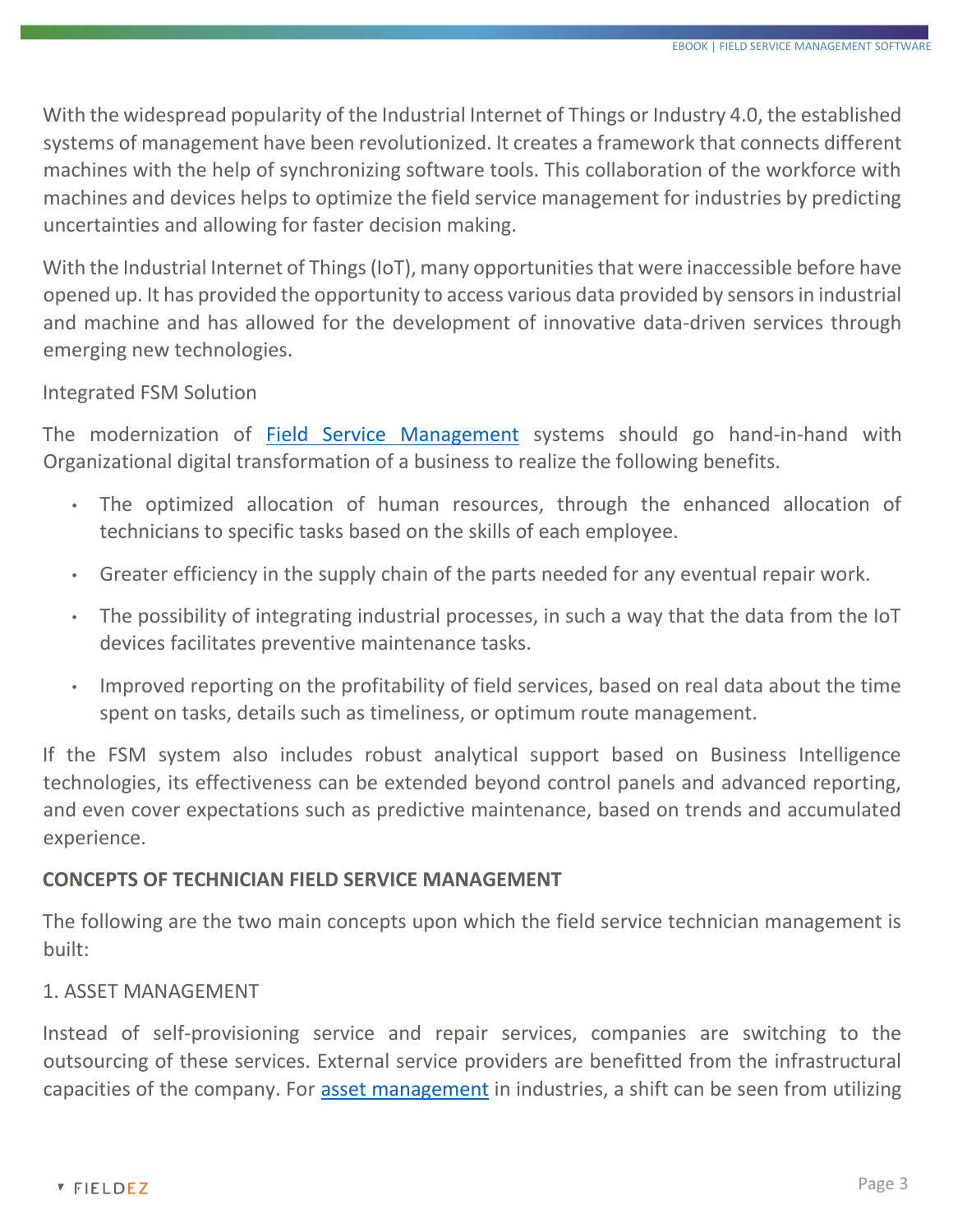short-term isolated service providers to long-term contracts of repair and maintenance. By shifting their focus to the outsourcing of these services, companies can easily focus on their core products and resources and focus on activities that are strategically essential. Moreover, it reduces the economic risk associated with unpredicted failure of machines and uncertain demand for repair and maintenance services.

There is a growing demand for field service/maintenance, and companies that were traditionally focusing just on the development of core products are now changing their working system by providing these supplementary services.

This is beneficial for generating extra revenue for the manufacturers as well. A combination of products and services will increase their value in the market as compared to its competitors. Some of the major advantages of this method are evident in terms of confronting competitors since sales margins keep fluctuating. Apart from increasing revenues, it also welcomes the customer's direct feedback. In fact, data sharing and collection will also be beneficial in formulating innovative business models.

Optimizing field service networks is extremely crucial for an organization. This is because managing a workforce that large is a complex activity. There is a high number of geographical discrepancies in the demand areas where services need to be rendered. An increasing variety of products and parts that need to be repaired also require proper management. Responding to clients with unexpected failures in a timely manner is also crucial. Technicians should be equipped with a comprehensive knowledge of the highly heterogeneous technologies and systems that need repair.

In an industrial setup, asset maintenance is defined by three interconnected building blocks: The first category is maintenance actions, which are basically those tasks or services carried out by a technician that is corrective or preventive in nature. Corrective action is when you repair a failed asset to bring it back to its original state, and Preventive action is when you reduce or minimize the likelihood of the failure of an asset. The second is Maintenance policies that are a set of mechanisms that trigger maintenance actions. Here are some of the popular maintenance policies:

- Run-to-failure maintenance or breakdown maintenance
- Usage or time-based maintenance
- Condition-based maintenance
- Opportunity based maintenance
- Design-out maintenance, that is, redesigning those parts that require a high level of maintenance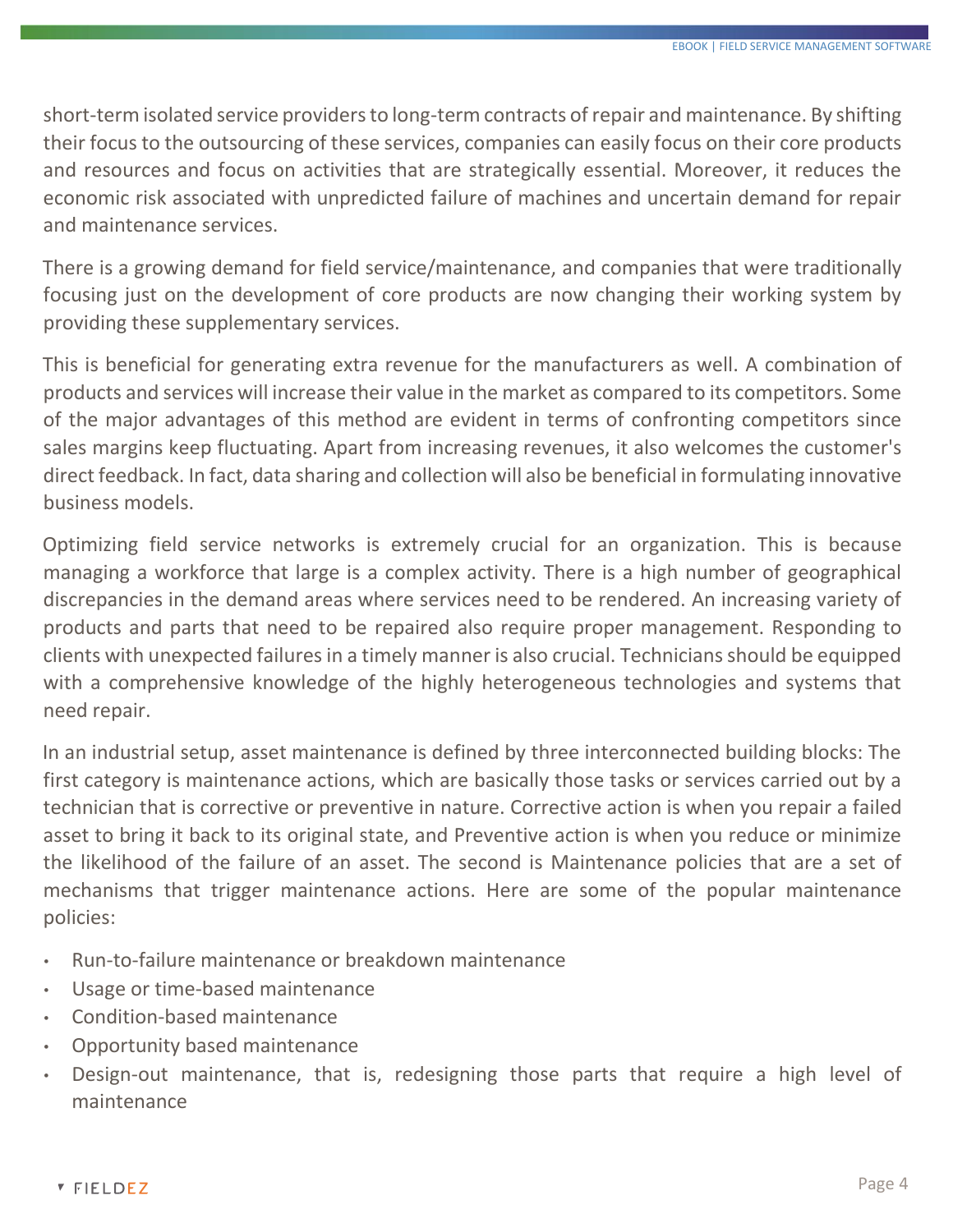Next in the line are maintenance concepts, which emerge from a combination of the first two, that is, maintenance actions and maintenance policies. Some of the common maintenance concepts are listed below:

- Life-cycle costing
- Total productive maintenance
- **Reliability centered maintenance**

#### **2. WORKFORCE MANAGEMENT**

It is extremely crucial for companies to efficiently manage the workforce by combining operational planning and strategic decision-making. Operational planning essentially involves managing technicians to coordinate maintenance jobs.

It largely focuses on evaluating incoming jobs and scheduling maintenance jobs for workers along with allocating resources. Although, the main focus still remains technician scheduling. It is important to keep in mind the different factors that influence it. Uncertain or unscheduled calls for repair, geographical discrepancies of demand of services, skill sets of different technicians, etc., are some of the factors that affect the scheduling of tasks. Therefore, due to all these complexities, companies generally prefer relying upon manual operators rather than machines to manage the scheduling of technicians.

Operational planning should always be combined with strategic decision-making in this field. Apart from the fixing of time slots and allocation of resources to technicians, the management needs to acknowledge the different skill sets of the workers.

With increasing competition in this field, it is the need of the hour to focus on the quality of service provided as well. The complex relationships in the modern workforce also come into play here. The focus should be laid upon fostering a productive work environment, cross-training of employees and collaboration strategies to strategically manage the workforce.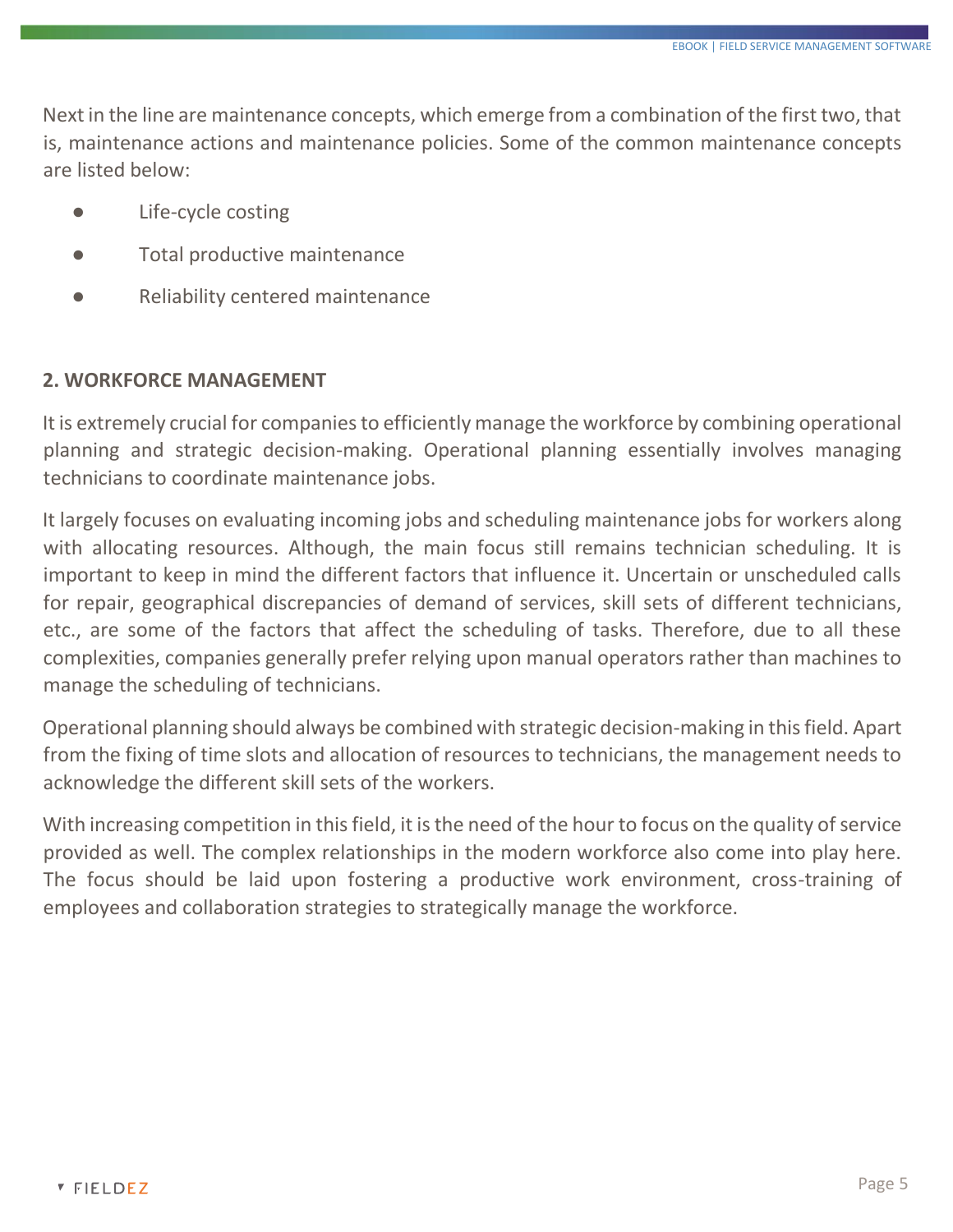

#### **PATH TO FIELD SERVICE MANAGEMENT**

It is clear by now that optimal [field service technician management](https://www.fieldez.com/technician-scheduling-software/) requires decision support systems for:

- 1. Strategic decision making
- 2. Operational planning

With the services provided by the Industrial Internet of Things, it has become easier to collect data regarding machines that need maintenance, repair, installation or overhauling. The new data mining techniques have made previously inaccessible data available. Now, large amounts of data sources that contained unstructured data have been made available. This data can now be utilized for predictive analysis to determine which assets need maintenance. However, these have not been properly utilized in closely related fields. We still do not have much information on how it can be used in managing field service technicians.

It needs to be kept in mind that predictive and preventive analyses are closely related to operational planning and strategic decision making. Predictive analysis and preventive analysis can transform uncertain and unorganized service systems. Predictive analysis can help the management figure out which assets would need maintenance and where preventive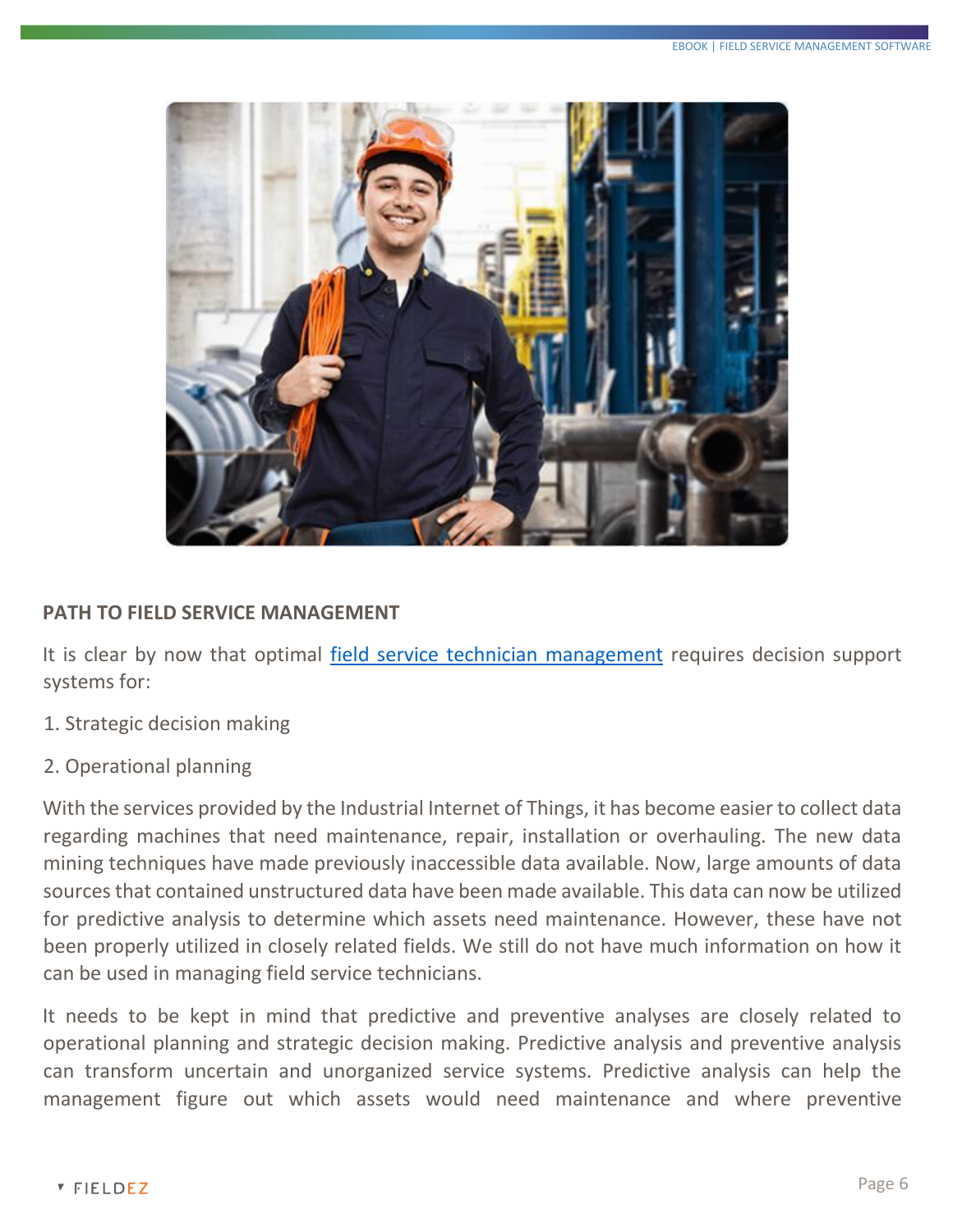maintenance would be feasible. If the operator can predict the duration of a maintenance task beforehand, they can avoid rescheduling of services. Companies can also offer economically feasible full-service contracts by estimating service costs and the economic impact of unfulfilled service for customers.

Companies can also use the method of strategic decision-making to analyze what kind of technician services would be in demand in the future. This way, they either employ field service technicians beforehand or organize cross-training of employees to make them more skilled and prepared to deal with unfamiliar circumstances.

Instead of traditional scheduling and time management, companies keep in mind the demand and supply forecasting as well worker optimization and participation. Several aspects that can improve field service management in the coming times have been analyzed. The traditional service management and service networks can be effectively changed with new data mining techniques.

#### **References**

[1] Baines TS, Lightfoot HW, Benedettini O, Kay JM (2009) the servitization of

Manufacturing. Journal of Manufacturing Technology Management 20(5):547– 567

[2] Campbell JD (1995) Outsourcing in maintenance: A valid alternative to self-provision.

Journal of Quality in Maintenance Engineering 1(3):18–24

[3] Ernst A, Jiang H, Krishnamoorthy M, Sier D (2004) Staff scheduling and rostering:

A review of applications, methods and models. European Journal of Operational

Research 153(1):3–27

[4] Fink GR, Hertz P (2011) Uncertainties in After-Sales Field Service Networks.

The 2nd International Research Symposium in Service Management,

Yogyakarta INDONESIA, 26-30 Juli 2011 (July):186–194

[5] Hertz P, Cavalieri S, Finke GR, Duchi A, Sch¨onsleben P (2014) a simulation-based

A decision support system to help with network planning in Industrial field service Simulation2 90(1):69–84